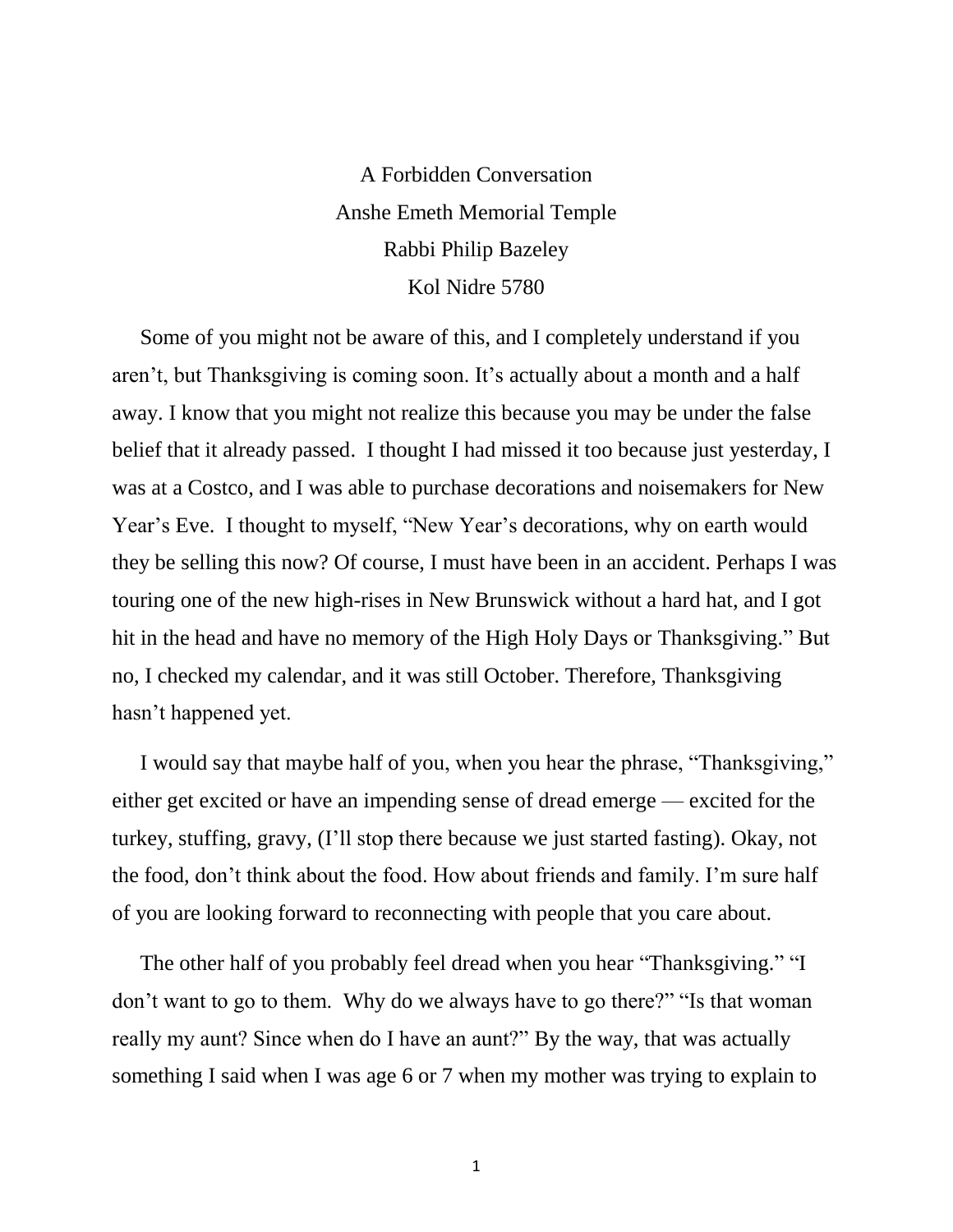me why we had to go back there for dinner. Here's one you'll probably recognize, "I bet you Cousin Herb is going to bring up politics again, why does he always have to bring up politics?" Or better yet, "I think I'm going to egg on Cousin Herb by bringing up the impeachment. He and Susan will start bickering at each other, and that should keep entertain me for a little while."

Well, you didn't miss it, Thanksgiving is still coming, and I'm sure this will be an interesting one. Growing up… well… I'm sure you can guess from my quote, but I didn't always like Thanksgiving. Then Alyson and I met, and we no longer did Thanksgiving the same way, and I love seeing new friends and family and people that I love spending time with. People that I've known for a significant portion of my life, certainly longer than I've been a rabbi. To them, I'm Philip, Phil. Most of the conversations that we have are regular conversations, "Hey Philip, how are the kids, how's the Temple?" "Hey, Phil, how's New Jersey, still smelly?" And no Seth, New Jersey doesn't stink, it's just off the turnpike in Newark. But sometimes the conversation changes and they give me a hint of it when it does. "So Rabbi, what do you think of…"

When I hear "So Rabbi" at the Thanksgiving table, I start to think of how to change the topic. Once I even tried: "Hey look! A diversion!" Between the coming election, the impeachment inquiry, and the elections in Israel, I am already working on responses. I'm sure you will all have much to talk about this Thanksgiving. May we all be focused on that which we are thankful for, rather than that which afflicts us this Thanksgiving. – Amen!

Politics were always a forbidden conversation at Thanksgiving, the third rail if you will. But Israel? Israel never was until recently. Israel now has entered the ranks of "Forbidden Conversations," too.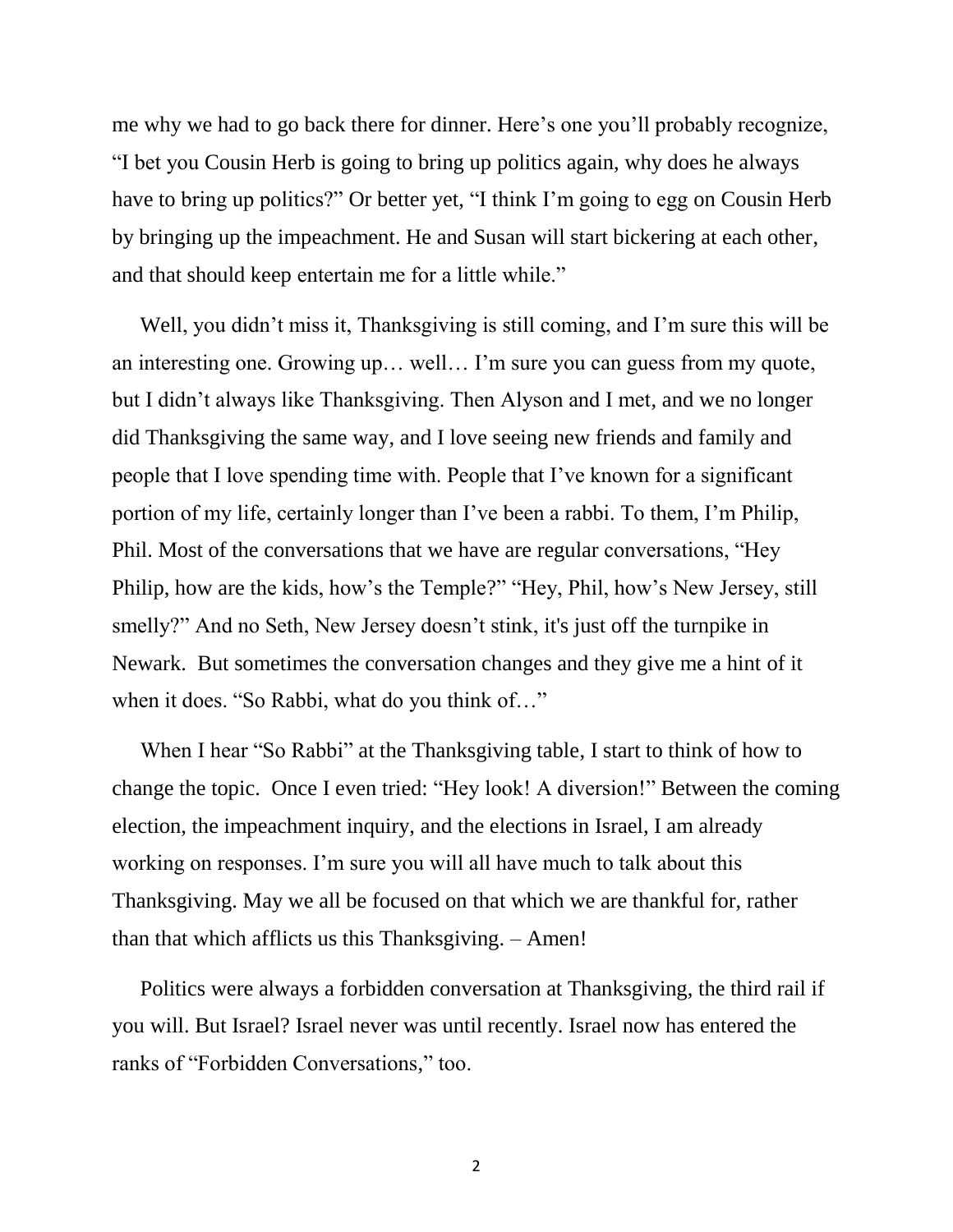Not too long ago, I had a round table discussion with a group of rabbis for us to discuss what we were going to speak about for the holidays. We talked about a few topics; most of us were going to address anti-Semitism and the growing divide between us all. After a few back-and-forth's I asked, "So, who's going to talk about Israel?" To which nobody in the group replied, "I am." I was going to be the only one. And I am sure there are a few of you in the congregation thinking to yourselves right now that you wished I had joined them. I must admit, I have considerable uncertainty about talking about Israel. But why is it more comfortable for some of us to preach about anti-Semitism in America then it is for us to talk about Israel?

Perhaps it's because Israel now has entered the political arena in a way it hadn't previously. Maybe it's because there is now a partisan air between sides that support Israel. Conversations about JStreet and AIPAC are made with an "us versus them" mentality as if one were wicked and the other a savior. By the way, there are rampant misunderstandings about both groups. Perhaps some of us are left so uncertain on how to talk about Israel because things are seriously turned upside down when the AJC (the American Jewish Committee) and AIPAC join together and rebuke the Prime Minister of Israel. When AIPAC rebukes Israel, you know "we live in strange and uncertain times."

For me, perhaps the uncertainty is that I am left wondering if Israel still relevant for American Diaspora Jews, especially when it seems as though many America Jews are trying hard to distance themselves from Israel and try not to acknowledge our connection to her?

I thought that perhaps this year, I wouldn't speak about Israel and instead speak about global climate change. Then something happened two weeks ago during a climate march here in New Brunswick on the Rutgers Campus. There is a term that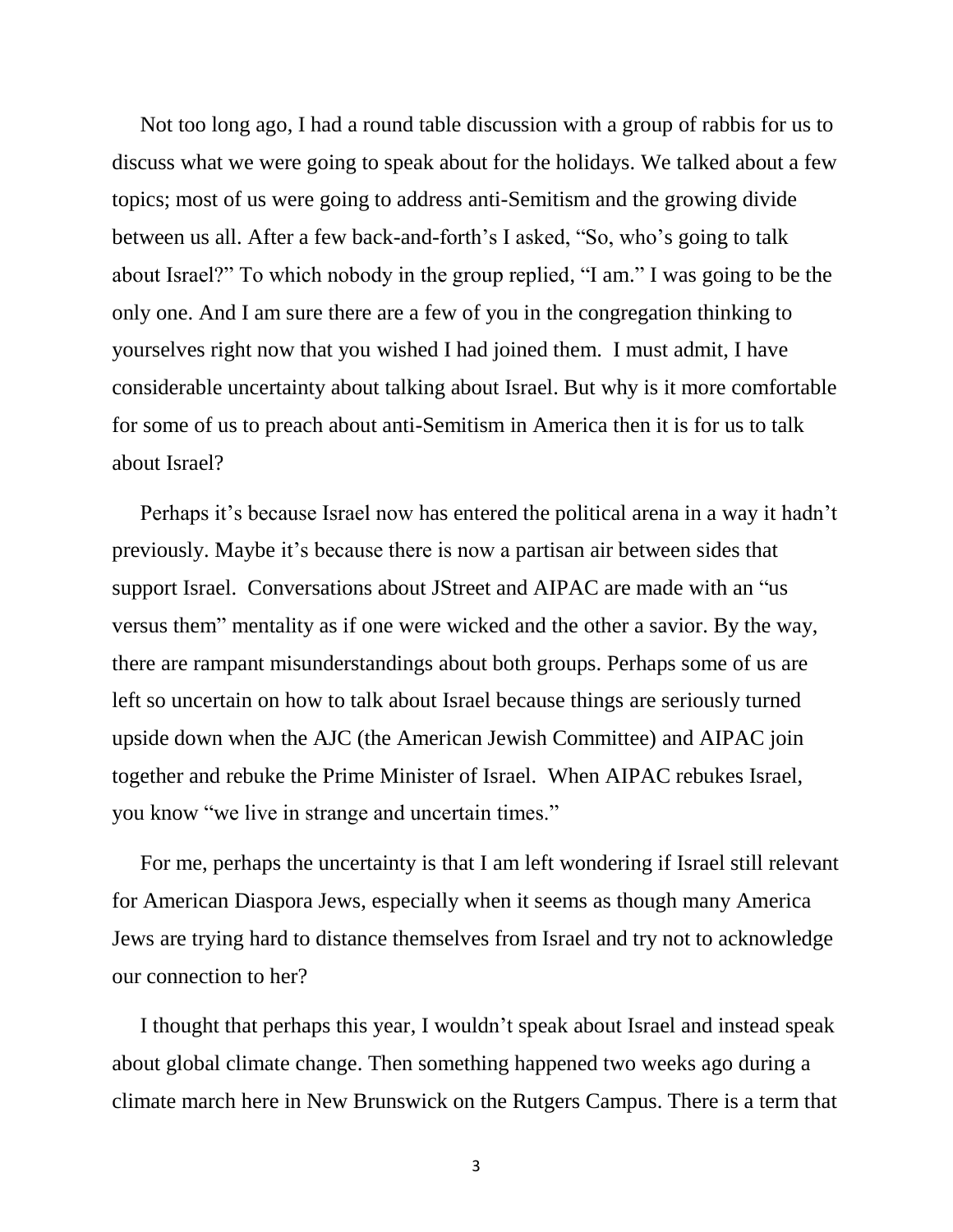I have heard a lot since 2016. The phrase is "Intersectionality," and what happened was an example of it.

Intersectionality originally referred to intersectional feminism, which is a branch of feminism asserting how all aspects of social and political identity discrimination overlap. For example, race with gender in the case of a black woman. Now it also refers to how multiple causes can come together to support a particular issue. For example, how Black Lives Matter and the Women's March have areas of overlapping activism. Or, its why many of you came to me last year looking for an alternative way to get involved with the Women's March without being part of the Women's March in DC because you didn't want to be present if a speaker came up to talk about the so-called "human rights abuses of Israel." Many of you were rightfully concerned that if you were there and then someone came out to protest Israel, you would then be an unwitting supporter of this anti-Semitic movement, which is exactly what B.D.S. is.

Well, this is what happened two weeks ago when one of our AEMT families went to the climate change march put together by the Central Jersey Climate Coalition hosted on the Rutgers Campus. The Central Jersey Climate Coalition is self-described as "a coalition of students, faculty and community members who are demanding action across all levels of power to take us off the path towards climate catastrophe." All was going well until the last speaker came out. She began with the usual social justice tropes about combating climate change. She spoke about how climate change affects low-income areas faster than others - which is true. She told everyone that as we pressure our local government here in New Jersey and America that we need to remember that it's also global as well – also true. Then She went on to say that Rutgers's money is paying for a long-term contract with Caterpillar which is a construction company whose bulldozers had been used for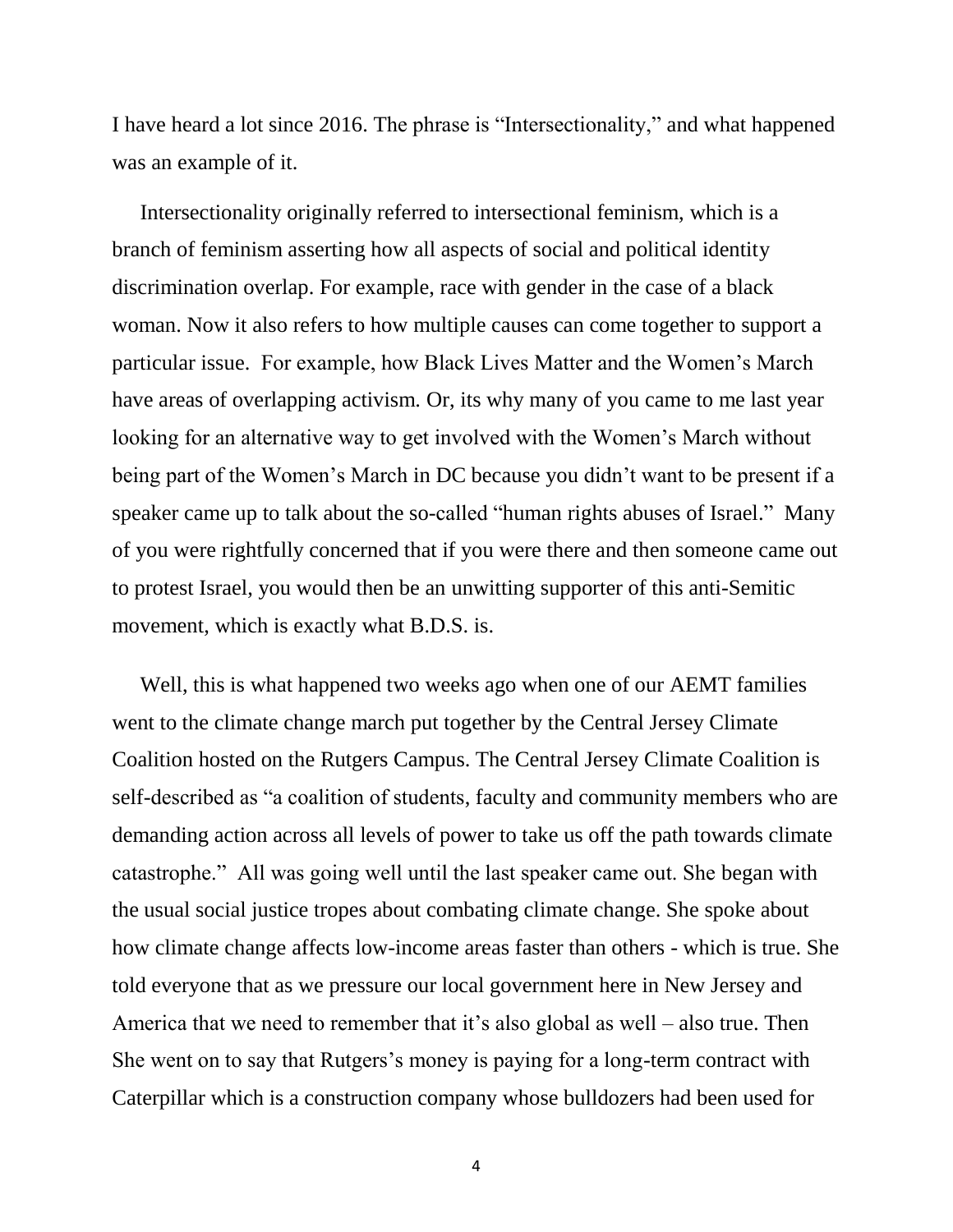bulldozing Palestinian farms and knocking down Palestinian olive, almond, dates, and banana trees and is also used to demolish Palestinian homes in the West Bank. She also stated that Rutgers purchases Israeli Treasury Bonds, which meant that Rutgers was directly "funding the bombing and tear-gassing of Palestinians" as if the sole goal both Rutgers and the Israeli government is to hurt the innocent. She then demanded that Rutgers divest from all of these companies and went on to accuse Israel of environmental genocide. Not only did she stray away from climate change; she also strayed from the truth. When our fellow congregant asked where her facts came from, she was told, "These are the facts that I believe, and I don't have to prove myself." The speaker went on to harass our congregant, a 16 year-old teen and told her that she was oppressing them and should just leave.

The way you oppose Jews is every generation is different. We live in the age of the State of Israel; therefore, the attacks of anti-Semites will focus on that. Anti-Semitism is like racism, it is not fashionable and is illegal in many places in the world, but anti-Zionism is not, so it becomes a proxy for anti-Semitism. The B.D.S. movement is the most significant example of how anti-Zionism can be anti-Semitic because the movement seeks to delegitimize and demonize the State of Israel and sets for the State of Israel a hypocritical double standard. Out of all the countries responsible for climate change, at the CJCC protest, Israel was the only one that was called out by name and was accused of environmental genocide and climate apartheid. Israel, by the way, was just named the top environmentally friendly country in the Middle East and  $16<sup>th</sup>$  in the world with policies in place to counter global climate change that are far better and stringent than that of the United States.

I think the proof of whether B.D.S. is anti-Semitic or not is in its outcomes. Does B.D.S. work? Well, if the goal is to encourage a two-state solution, the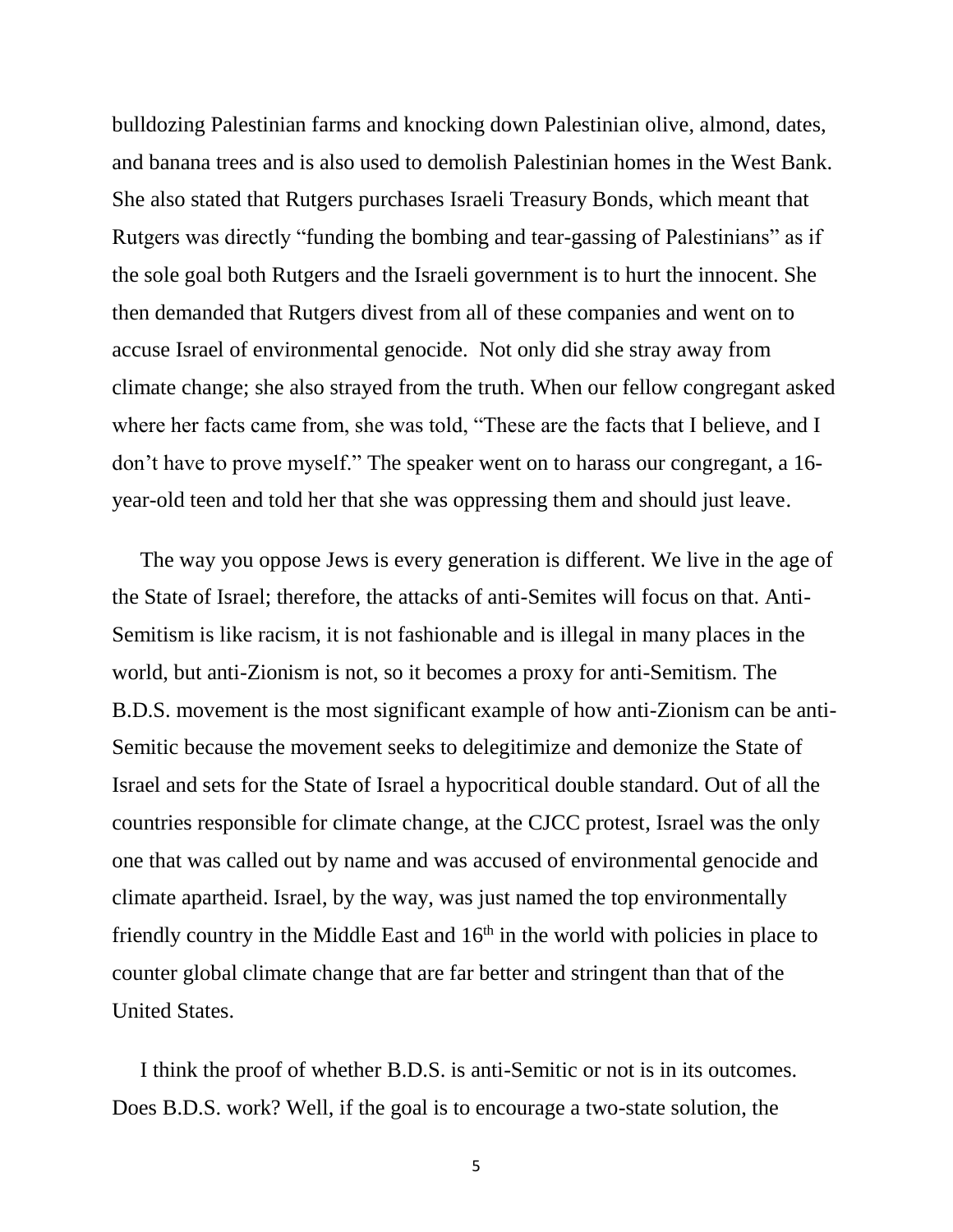answer is no. In fact, foreign investment in Israel is at an all-time high. If the goal is to end the conflict, the goal is failing. If the goal is to spread anti-Semitism through a population that may not even be aware that what they are saying, doing, or arguing is anti-Semitic, then the answer is clearly yes. As the rallies and protests have increased so has the reports of anti-Semitism. We have college-aged congregants who are now afraid of wearing a Jewish star around their neck because of the B.D.S. rallies and because of the vile remarks that are made to them about being Jewish and therefore supporting the State of Israel.

Sadly, I think we are choosing to disengage from Israel for the following reasons. First, our connection to Israel has become far more complicated in a world where intersectionality has grown tremendously. Second, many of us are left wondering how to lobby against B.D.S. when we can barely explain what it is or how it's anti-Semitic. And when we do raise our voices against it we get harassed and assaulted, verbally or physically, with a camera our face being told that we are denying someone else's freedom of speech as if freedom of speech only works one way and not for the Jew. It's left many of us feeling that it may just be easier to stay quiet then attempt to explain nuance to someone who doesn't care about nuance in a world that cannot tolerate nuance or even be able to have a calm discussion with someone who has a different point of view from you. And third, because Israel used to be seen as a religious imperative or a democratic cause that ran over political partisanship and lately it has been thrust into the political arena and don't we just want to stay out of politics?

To quote one of my colleagues, "I just don't know how to cut through the haze of Israel to figure out a way to talk about it, and I'm starting to believe that the Jews in the pews just don't care about Israel anymore."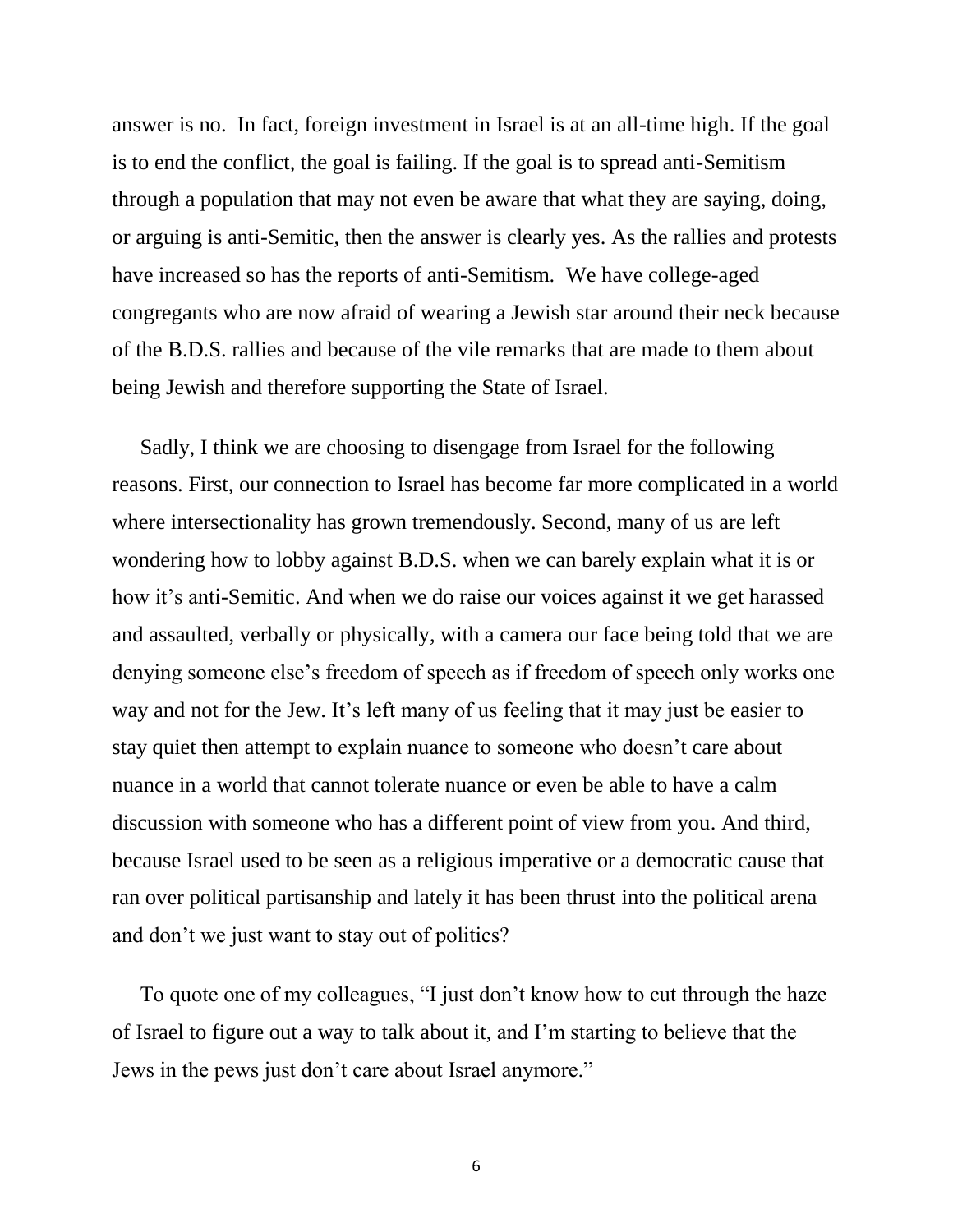I'm not sure if I'm doing much better, but I do think we need to come clean with our collective difficulties when it comes to Israel, even if individuals within our community see it a little more clearly. The Reform movement as a whole has a hard time connecting to Israel.

This January marks the next round of the World Zionist Congress Elections. The World Zionist Organization (WZO) was founded by Theodor Herzl at the First World Zionist Congress in Switzerland in 1897. Today, it serves as the Parliament of the Jewish People and designates representatives to The Jewish Agency for Israel, The Jewish National Fund, and other affiliates. The WZO utilizes the World Zionist Congress to establish its policies and internally elect leadership to the bodies that define executive policy, departmental direction, and budgetary decisions. Over these past High Holy Days, I have spoken to you greatly about the need to overcome our urges to disengage. And Israel is one topic that we are seeing Reform Jews quickly disengage from. Out of the 900+ Reform congregations in America, we are only 1 out of 65 who have made a commitment to vote in the WZC elections.

Our congregation's votes are critical to maintaining a significant Reform presence in Israel. The election is our chance to have the Reform Movement's voice and priorities heard in Israel. The Government of Israel allocates nearly 4 billion NIS a year to Orthodox and Haredi institutions with only 10 Million to non-Orthodox streams.

The American delegation to the Congress is the largest single delegation from outside of Israel, with 145 delegates. The decisions of the Congress influence hundreds of millions of dollars in funding, and the Reform movement currently receives over \$4 million each year.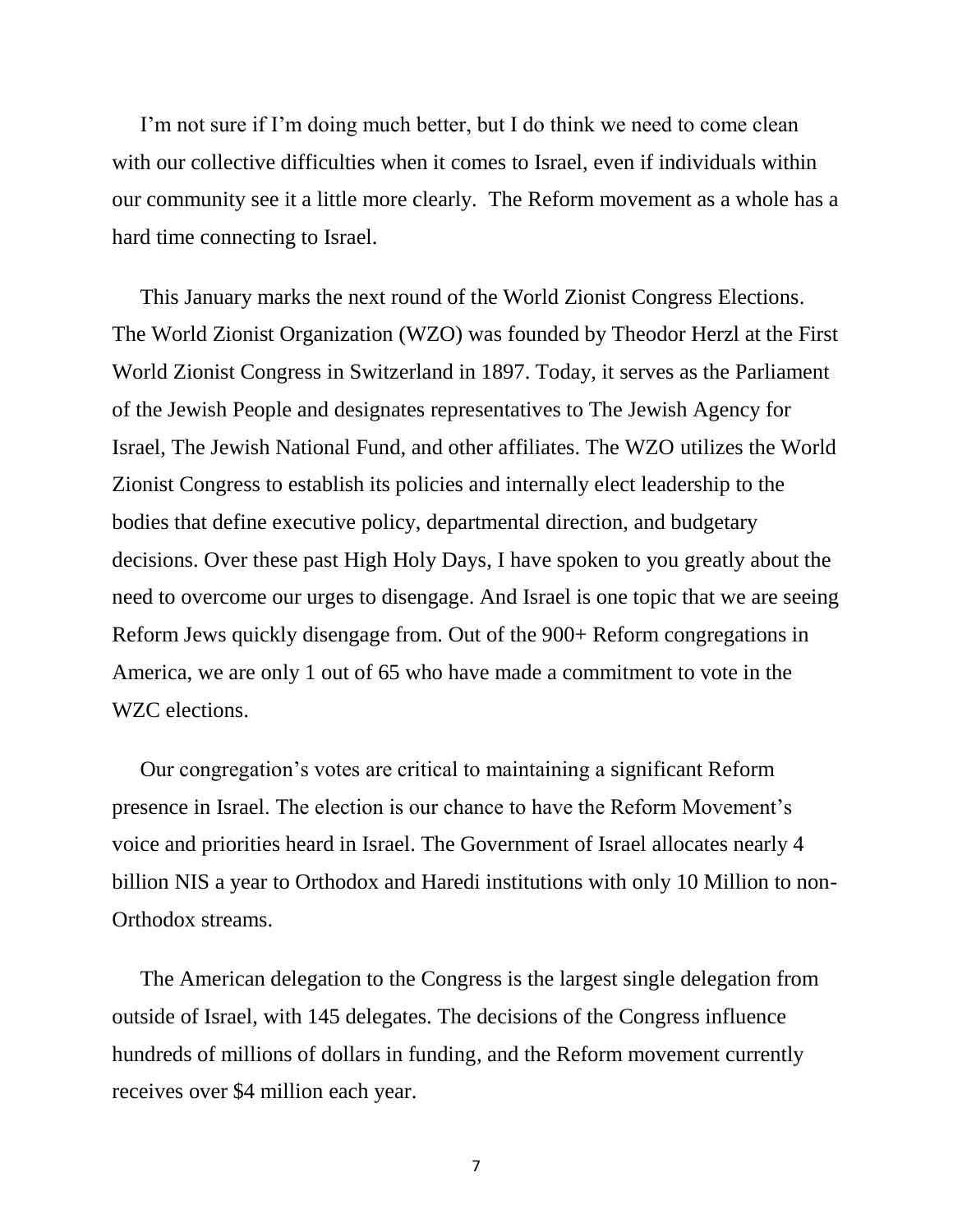The delegation appoints key professionals to carry out our Reform Jewish values within the national institutions that help implement Reform values such as Equality, Pluralism, and a commitment to a Two-State Solution. And it also joins with Israeli political parties to influence Israeli society in matters of conversion, marriage and divorce, religious pluralism, gender rights, and combatting racism.

On your seat are pledge cards, please return them to the ushers later or bring them back to the Temple filled in and we will email you a link and a reminder when it's time to vote. This easy act of voting makes a considerable difference for Progressive Judaism in Israel.

I consider myself a loyal Zionist. I don't think that I will ever want to make *Aliyah* to Israel, but I don't think you need to have the hopes of making *Aliyah* as being a prerequisite for being a Zionist. I see my connection to Israel as one of fraternal love. Israel is the home of our brothers and sisters, and I want to make sure they are safe in their land and that the country that we all look to is the land that its founders dreamed it to be. That dream was clearly described in the Israeli Declaration of Independence that proclaims that:

THE STATE OF ISRAEL will be open for Jewish immigration and for the Ingathering of the Exiles; it will foster the development of the country for the benefit of all its inhabitants; it will be based on freedom, justice and peace as envisaged by the prophets of Israel; it will ensure complete equality of social and political rights to all its inhabitants irrespective of religion, race or sex; it will guarantee freedom of religion, conscience, language, education and culture; it will safeguard the Holy Places of all religions….

….WE APPEAL - …to the Arab inhabitants of the State of Israel to preserve peace and participate in the upbuilding of the State on the basis of full and equal